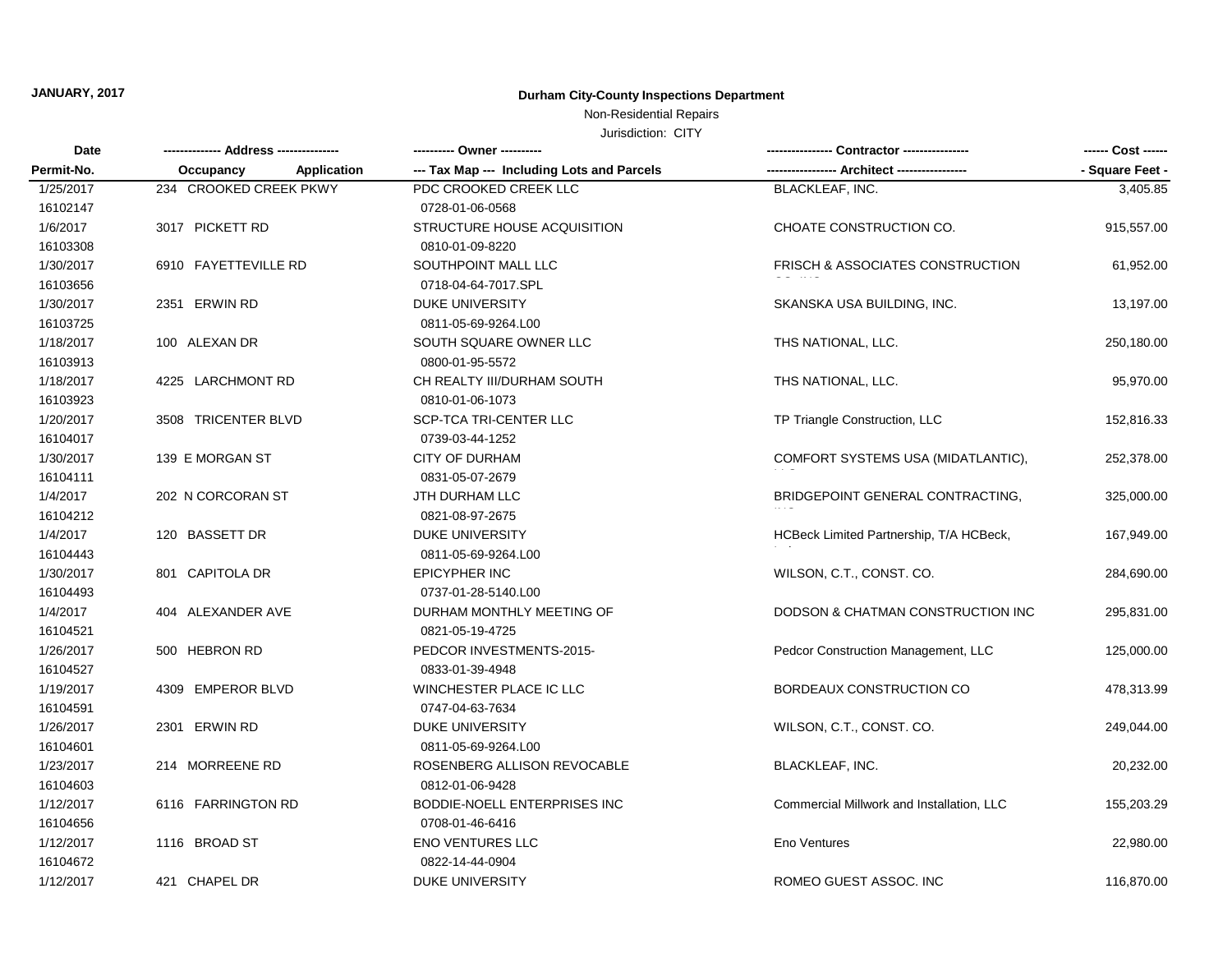# **JANUARY, 2017 Durham City-County Inspections Department**

## Non-Residential Repairs

Jurisdiction: CITY

| Date       | ------ Address --------------- |                    | ---------- Owner ----------                | -- Contractor ----------------       | ------ Cost ------ |
|------------|--------------------------------|--------------------|--------------------------------------------|--------------------------------------|--------------------|
| Permit-No. | Occupancy                      | <b>Application</b> | --- Tax Map --- Including Lots and Parcels |                                      | - Square Feet -    |
| 16104700   |                                |                    | 0811-05-69-9264.L00                        |                                      |                    |
| 1/12/2017  | 419 CHAPEL DR                  |                    | <b>DUKE UNIVERSITY</b>                     | ROMEO GUEST ASSOC. INC               | 287,543.00         |
| 16104702   |                                |                    | 0811-05-69-9264.L00                        |                                      |                    |
| 1/12/2017  | 101 CITY HALL PLZ              |                    | <b>CITY OF DURHAM</b>                      | <b>CUSTOM CANVAS WORKS</b>           | 9,115.00           |
| 16104734   |                                |                    | 0821-05-97-9539                            |                                      |                    |
| 1/19/2017  | 2822 DURHAM CHAPEL HILL BLVD   |                    | ADAMS INVESTMENT CO INC                    | <b>QUALIFIED BUILDERS INC</b>        | 85,500.00          |
| 16104792   |                                |                    | 0810-08-99-5617                            |                                      |                    |
| 1/19/2017  | 2822 DURHAM CHAPEL HILL BLVD   |                    | ADAMS INVESTMENT CO INC                    | <b>QUALIFIED BUILDERS INC</b>        | 64,700.00          |
| 16104794   |                                |                    | 0810-08-99-5617                            |                                      |                    |
| 1/17/2017  | 3201 HILLSBOROUGH RD           |                    | <b>REALTY HOLDINGS LLC</b>                 | QUALIFIED BUILDERS INC               | 92,375.00          |
| 16104795   |                                |                    | 0812-11-65-9217                            |                                      |                    |
| 1/17/2017  | 3201 HILLSBOROUGH RD           |                    | REALTY HOLDINGS LLC                        | QUALIFIED BUILDERS INC               | 66,239.00          |
| 16104797   |                                |                    | 0812-11-65-9217                            |                                      |                    |
| 1/18/2017  | 331 RONEY ST                   |                    | MURRAY TULA N HEIRS                        | <b>BARNHILL CONTRACTING CO</b>       | 600,000.00         |
| 16104799   |                                |                    | 0821-08-88-8808                            |                                      |                    |
| 1/2/2017   | 3203 N ROXBORO ST              |                    | <b>CHARLESTON ASSOCIATES LLC</b>           | <b>QUALIFIED BUILDERS INC</b>        | 72,200.00          |
| 16104812   |                                |                    | 0833-17-20-1562                            |                                      |                    |
| 1/23/2017  | 1209 S BRIGGS AVE              |                    | DURB LLC                                   | Looper & Company, Inc., David E.     | 114,666.00         |
| 16104884   |                                |                    | 0830-11-67-1166                            |                                      |                    |
| 1/12/2017  | 1058 W CLUB BLVD               |                    | MAY DEPARTMENT STORES CO THE               | CCI Construction of S.C., Inc.       | 117,435.97         |
| 16104913   |                                |                    | 0822-11-65-5473                            |                                      |                    |
| 1/30/2017  | 2250 ERWIN RD                  |                    | <b>DUKE UNIVERSITY</b>                     | BALFOUR BEATTY CONSTRUCTION-         | 306,682.00         |
| 16104917   |                                |                    | 0812-20-82-7066                            |                                      |                    |
| 1/2/2017   | 3518 WESTGATE DR               |                    | <b>RCF SOUTHPARK LLC</b>                   | TRI PROPERTIES CONST. SERVICES, LLC  | 30,000.00          |
| 16104918   |                                |                    | 0810-01-15-6639                            |                                      |                    |
| 1/17/2017  | 1105 W CHAPEL HILL ST          |                    | SEMINARY AVENUE REDUX LLC                  | <b>GATEWAY BUILDING COMPANY</b>      | 29,026.00          |
| 16104921   |                                |                    | 0821-06-47-7692                            |                                      |                    |
| 1/2/2017   | 10 DUKE MEDICINE CIR           |                    | <b>DUKE UNIVERSITY</b>                     | DUKE UNIVERSITY HEALTH SYSTEM, INC.  | 40,069.00          |
| 16104929   |                                |                    | 0811-05-69-9264.L00                        |                                      |                    |
| 1/30/2017  | 326 W GEER ST                  |                    | SOUTHERN REPAIR SERVICE                    | <b>GATEWAY BUILDING COMPANY</b>      | 200,732.00         |
| 16104938   |                                |                    | 0822-20-90-7308                            |                                      |                    |
| 1/23/2017  | 2505 MERIDIAN PKWY             |                    | IVC MERIDIAN LL O LLC                      | MCKENNA CONST. CO. INC.              | 33,670.00          |
| 16104974   |                                |                    | 0738-01-16-2221                            |                                      |                    |
| 1/24/2017  | 1737 HILLANDALE RD             |                    | ST LUKE'S EPISCOPAL CHURCH                 | Harrod and Assoc. Constructors, Inc. | 101,515.00         |
| 16104975   |                                |                    | 0812-08-88-6802                            |                                      |                    |
| 1/20/2017  | 4301 EMPEROR BLVD              |                    | DURHAM EXCHANGE PLACE LLC                  | MCDONALD-YORK CONSTRUCTION           | 100,000.00         |
| 16104984   |                                |                    | 0747-04-63-0075                            |                                      |                    |